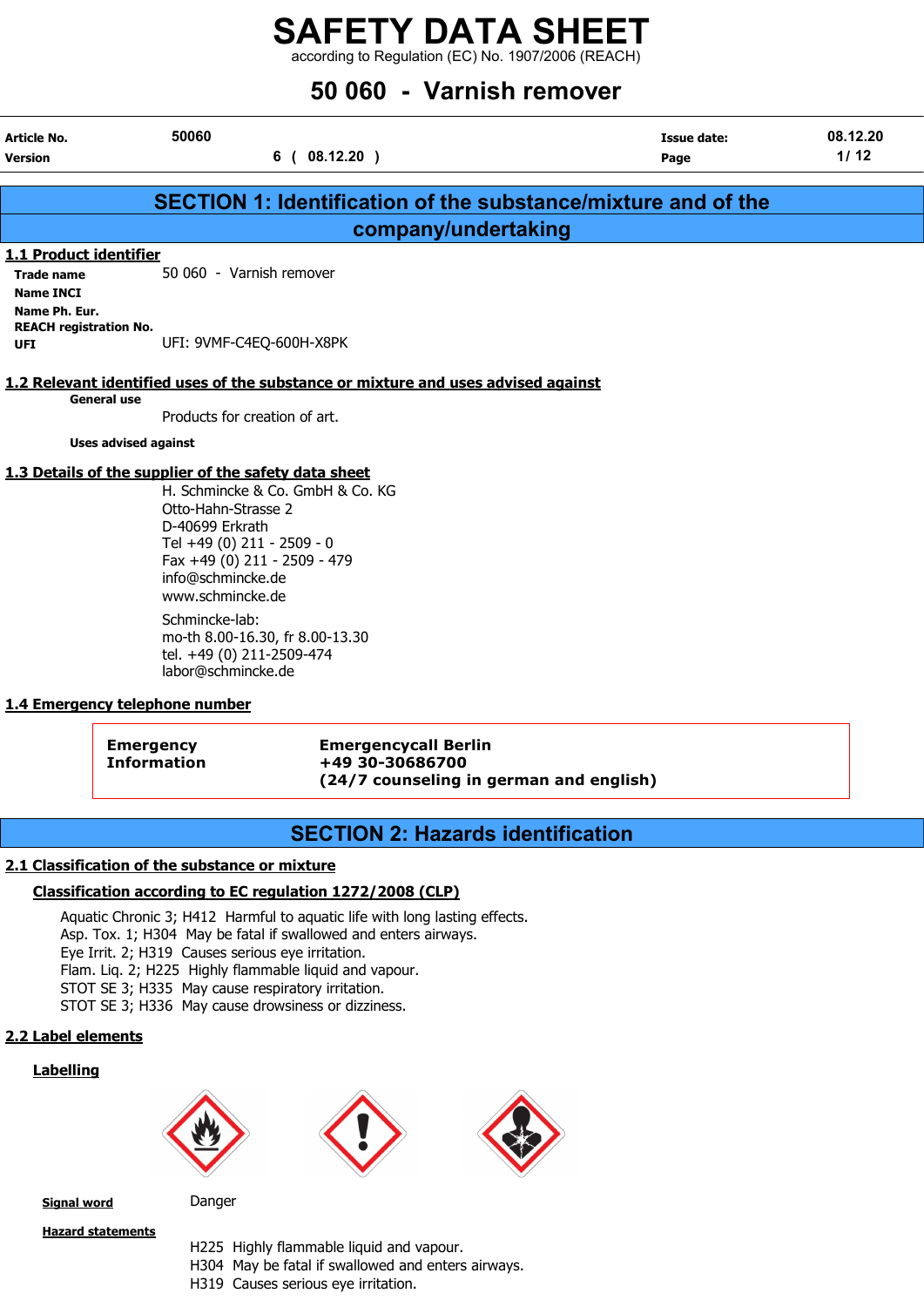according to Regulation (EC) No. 1907/2006 (REACH)

## 50 060 - Varnish remover

| Article No.<br><b>Version</b>                                             | 50060                                                                   | 6(08.12.20)                                                                                                                                                                                                                                                                                                                                                                                                                                                                                                | Issue date:<br>Page                                                                                                                                                                                                                                                                    | 08.12.20<br>2/12 |
|---------------------------------------------------------------------------|-------------------------------------------------------------------------|------------------------------------------------------------------------------------------------------------------------------------------------------------------------------------------------------------------------------------------------------------------------------------------------------------------------------------------------------------------------------------------------------------------------------------------------------------------------------------------------------------|----------------------------------------------------------------------------------------------------------------------------------------------------------------------------------------------------------------------------------------------------------------------------------------|------------------|
| <b>Safety precautions</b>                                                 | smoking.<br>P261 Avoid breathing vapours.<br>skin with water/or shower. | H335 May cause respiratory irritation.<br>H336 May cause drowsiness or dizziness.<br>H412 Harmful to aquatic life with long lasting effects.<br>P102 Keep out of reach of children.<br>P273 Avoid release to the environment.<br>P280 Wear protective gloves/protective clothing and eye/face protection.<br>P301+P310 IF SWALLOWED: Immediately call a POISON CENTER/doctor/<br>P301+P330+P331 IF SWALLOWED: rinse mouth. Do NOT induce vomiting.<br>lenses, if present and easy to do. Continue rinsing. | P210 Keep away from heat, hot surfaces, sparks, open flames and other ignition sources. No<br>P303+P361+P353 IF ON SKIN (or hair): Take off immediately all contaminated clothing. Rinse<br>P305+P351+P338 IF IN EYES: Rinse cautiously with water for several minutes. Remove contact |                  |
| <b>Hazard components for labelling</b><br><b>Text for labelling (CLP)</b> |                                                                         | P403+P233 Store in a well-ventilated place. Keep container tightly closed.                                                                                                                                                                                                                                                                                                                                                                                                                                 |                                                                                                                                                                                                                                                                                        |                  |

Repeated exposure may cause skin dryness or cracking. (EUH066)

## 2.3 Other hazards

## SECTION 3: Composition / information on ingredients

## 3.1 Substances

Chemical characterisation

Alcohol White spirit ketone natural oils

CAS-Number EINECS / ELINCS / NLP EU index number Customs tariff number REACH registration No. RTECS-no. Hazchem-Code CI-Number

## 3.2 Mixtures

acetone: 20 - 30 % propan-2-ol: 20 - 30 % CAS: 67-64-1 CAS: 67-63-0 REACH: 01-2119471330-49-xxxx REACH: 01-2119457558-25 -; EUH066 / Eye Irrit. 2; H319 / Flam. Liq. 2; H225 / Eye Irrit. 2; H319 / Flam. Liq. 2; H225 / STOT SE 3;

CAS: 64-17-5 CAS: 64742-95-6 REACH: 01-2119457610-43-XXXX<br>Eye Irrit. 2; H319 / Flam. Liq. 2; H225

Substance 1 and 1 Substance 2 and 1 Substance 2 and 1 Substance 2 and 2 Substance 2 and 2 Substance 2 and 2 Substance 2 and 2 Substance 2 and 2 Substance 2 and 2 Substance 2 and 2 Substance 2 and 2 Substance 2 and 2 Substa

H336

## Substance 3 **Substance 4** Substance 4 **Substance 4** Substance 4

ethanol: 10 - 20 % Aquatic Chronic 2; H411 / Asp. Tox. 1; H304 / -; EUH066 / Flam. Liq. 3; H226 / STOT SE 3; H335 / STOT SE 3; H336

Substance 5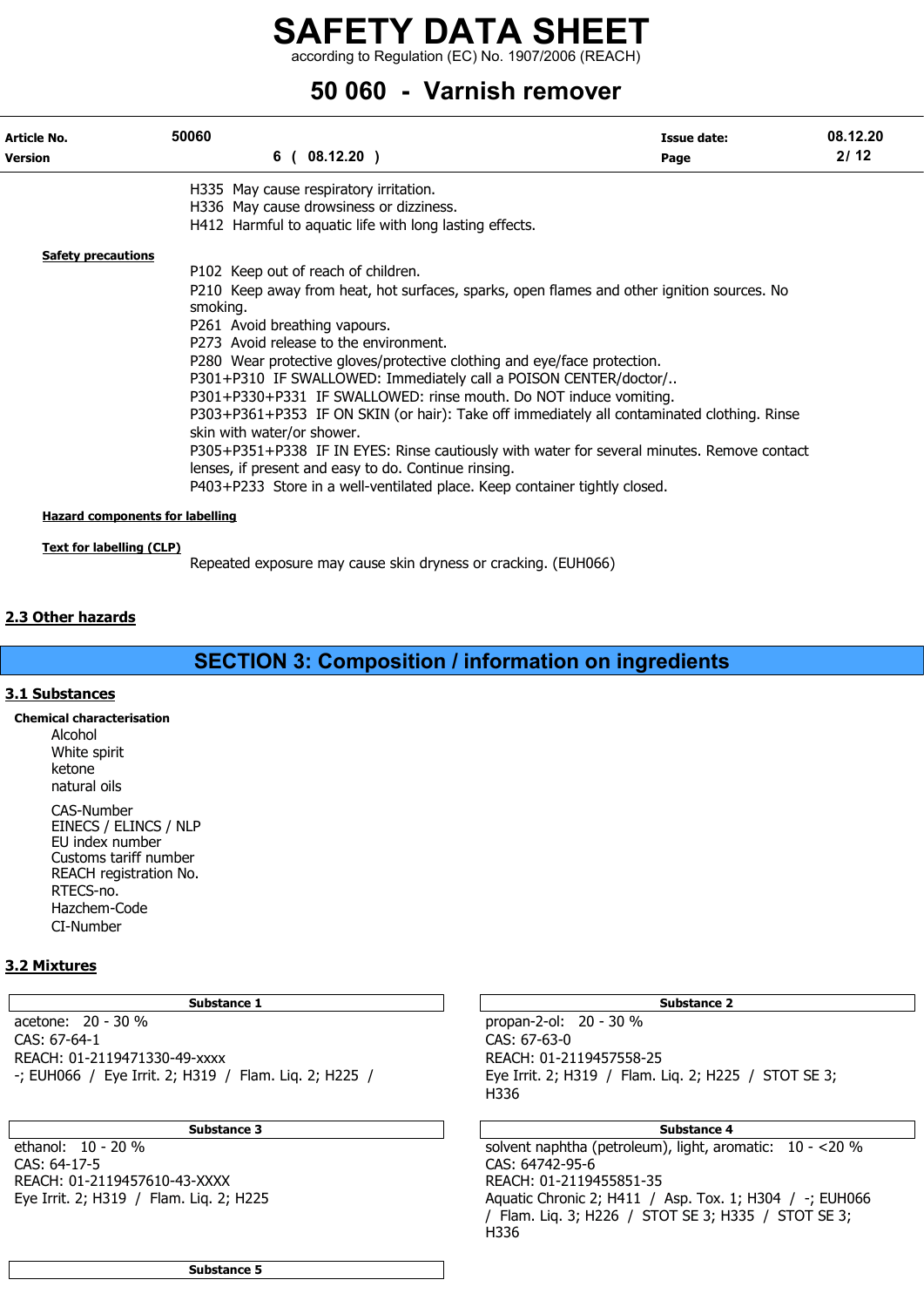according to Regulation (EC) No. 1907/2006 (REACH)

## 50 060 - Varnish remover

| Article No.    | 50060    | Issue date: | 08.12.20          |
|----------------|----------|-------------|-------------------|
| <b>Version</b> | 08.12.20 | Page        | 214<br>J۱<br>- 14 |

4-hydroxy-4-methylpentan-2-one: 5 - <10 % CAS: 123-42-2 REACH: 01-2119473975-21-XXXX Eye Irrit. 2; H319 / Flam. Liq. 3; H226 / STOT SE 3; H335

#### Additional information

## SECTION 4: First aid measures

## 4.1 Description of first aid measures

### General information

If you feel unwell, seek medical advice (show the label where possible).

#### In case of inhalation

Provide fresh air. Seek medical attention if problems persist.

#### In case of skin contact

Remove residues with soap and water. In case of skin irritation, consult a physician.

#### After eye contact

If product gets into the eye, keep eyelid open and rinse immediately with large quantities of water, for at least 10 - 15 minutes. Seek medical attention if irritation persists.

#### After swallowing

Rinse mouth with water. Do NOT induce vomiting. Immediately get medical attention.

## 4.2 Most important symptoms and effects, both acute and delayed

## 4.3 Indication of any immediate medical attention and special treatment needed

Caution if victim vomits: Risk of aspiration!

## SECTION 5: Firefighting measures

## 5.1 Extinguishing media

#### Suitable extinguishing media

Co-ordinate fire-fighting measures to the fire surroundings.

Extinguishing media which must not be used for safety reasons strong water jet

## 5.2 Special hazards arising from the substance or mixture

In case of fire may be liberated: Carbon monoxide and carbon dioxide

## 5.3 Advice for firefighters

Special protective equipment for firefighters

Use appropriate respiratory protection.

Additional information

## SECTION 6: Accidental release measures

## 6.1 Personal precautions, protective equipment and emergency procedures

Avoid contact with skin, eyes, and clothing.

## 6.2 environmental precautions

Discharge into the environment must be avoided.

## 6.3 Methods and material for containment and cleaning up

Methods for cleaning up

Collect spilled material using paper towels and dispose.

Additional information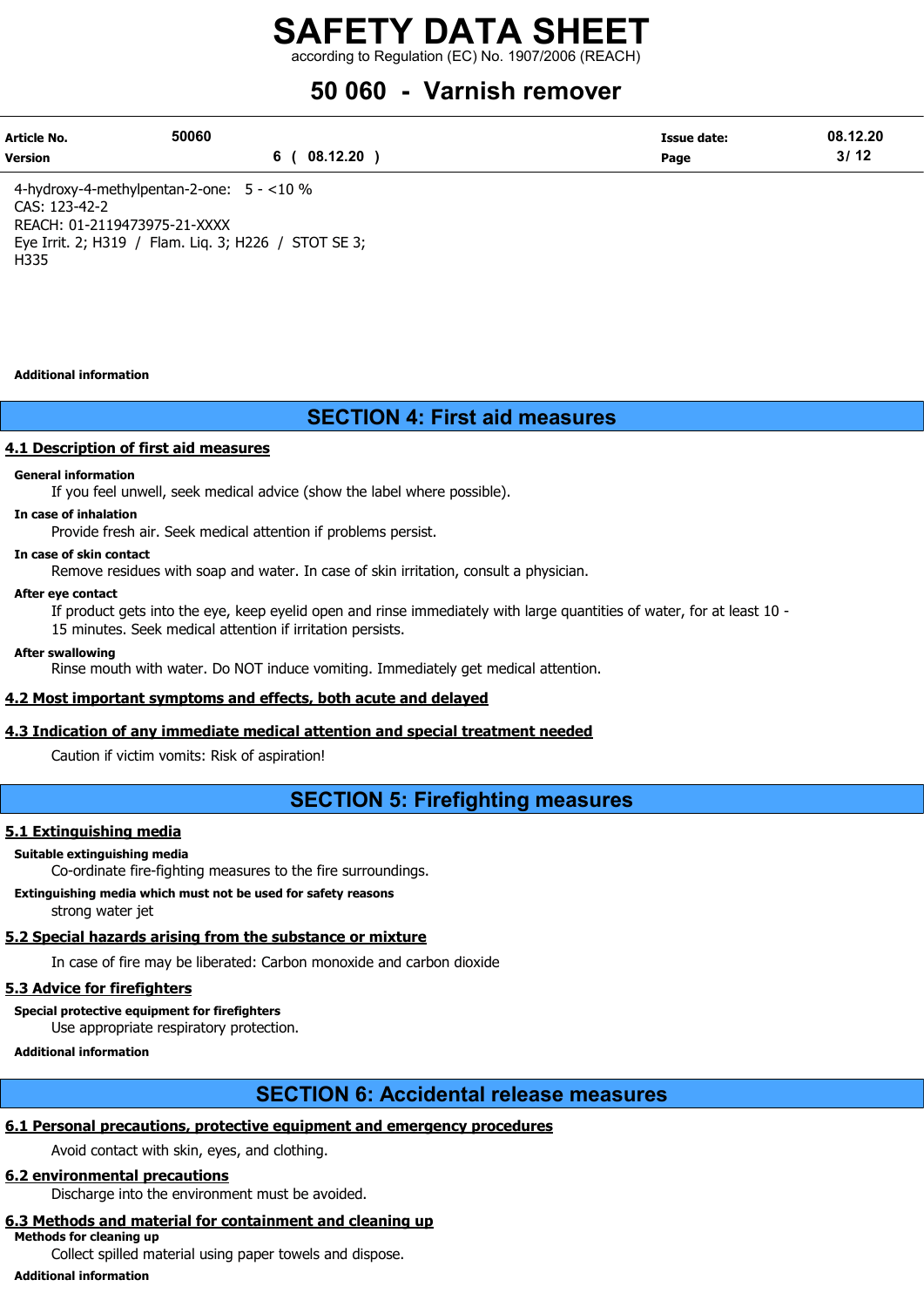according to Regulation (EC) No. 1907/2006 (REACH)

## 50 060 - Varnish remover

| Article No. | 50060 |          | Issue date: | 08.12.20      |
|-------------|-------|----------|-------------|---------------|
| Version     |       | 08.12.20 | Page        | $4/1^{\circ}$ |

## 6.4 Reference to other sections

Dispose of waste according to applicable legislation.

## SECTION 7: Handling and storage

## 7.1 Precautions for safe handling

#### Advices on safe handling

Handle in accordance with good industrial hygiene and safety practice.

Precautions against fire and explosion No special measures are required.

## 7.2 Conditions for safe storage, including any incompatibilities

## Requirements for storerooms and containers

Hints on joint storage Storage class Further details Protect from frost and exposure to sun.

## 7.3 Specific end use(s)

## SECTION 8: Exposure controls/personal protection

## 8.1 Control parameters

67-64-1 acetone

| $DEU$ | WEL | $500,000$ $mL/m^3$            |                          |
|-------|-----|-------------------------------|--------------------------|
| DEU   | WEL | $1.200,000$ mg/m <sup>3</sup> | $2$ (I); AGS, DFG, EU; Y |

67-63-0 propan-2-ol

| DELL<br>∥ ∪≞∪ | WEL | $200,000$ mL/m <sup>3</sup>                               |                              |                                                                                             |
|---------------|-----|-----------------------------------------------------------|------------------------------|---------------------------------------------------------------------------------------------|
| DEU           | WEL | 200<br>$\sim$ $\sim$ $\sim$<br>nnn<br>J∪∪1 ∩∩∩ Illin Illi | $\mathbf{m} \sim \mathbf{m}$ | TI); DFG;<br>$\lambda$ $\lambda$ $\lambda$ $\lambda$ $\lambda$<br>77<br>$+$ $+$ $+$ $+$ $+$ |

64-17-5 ethanol

| DEU | I WEL    | $200,000$ $mL/m^3$        | -               |
|-----|----------|---------------------------|-----------------|
| DEU | WEL      | 380,000 mg/m <sup>3</sup> | $2(II);$ DGF; Y |
| USA | PEL (US) | $1.000,000$ ppm           | 8h (long term)  |

## 64742-95-6 solvent naphtha (petroleum), light, aromatic

| <b>DRIT</b><br>$\blacksquare$<br>$\cdots$<br>$\overline{a}$<br>AGS<br>ים ע<br>77 E 1<br>1 + + 1<br>$\sim$ |  |  |  |
|-----------------------------------------------------------------------------------------------------------|--|--|--|
|                                                                                                           |  |  |  |

USA PEL (US) 1.900,000 mg/m³ 8h (long term)

123-42-2 4-hydroxy-4-methylpentan-2-one

| CAN | not required | $50,000$ $mL/m^3$           | (8h)           |
|-----|--------------|-----------------------------|----------------|
| CHE | not required | $20,000$ $mL/m^3$           | (8h)           |
| DEU | WEL          | $20,000$ $mL/m^3$           |                |
| DEU | WEL          | $96,000$ mg/dm <sup>3</sup> | $2(I);$ DFG, H |

## DNEL overview

67-64-1 acetone

| oral       | DNEL Consumer | 62,00000   | mg/kg    |
|------------|---------------|------------|----------|
| inhalative | DNEL worker   | 1210,00000 | $mq/m^3$ |
| inhalative | DNEL worker   | 2420,00000 | $mq/m^3$ |
| inhalative | DNEL Consumer | 200,00000  | $mq/m^3$ |
| dermal     | DNEL worker   | 186,00000  | mq/kg    |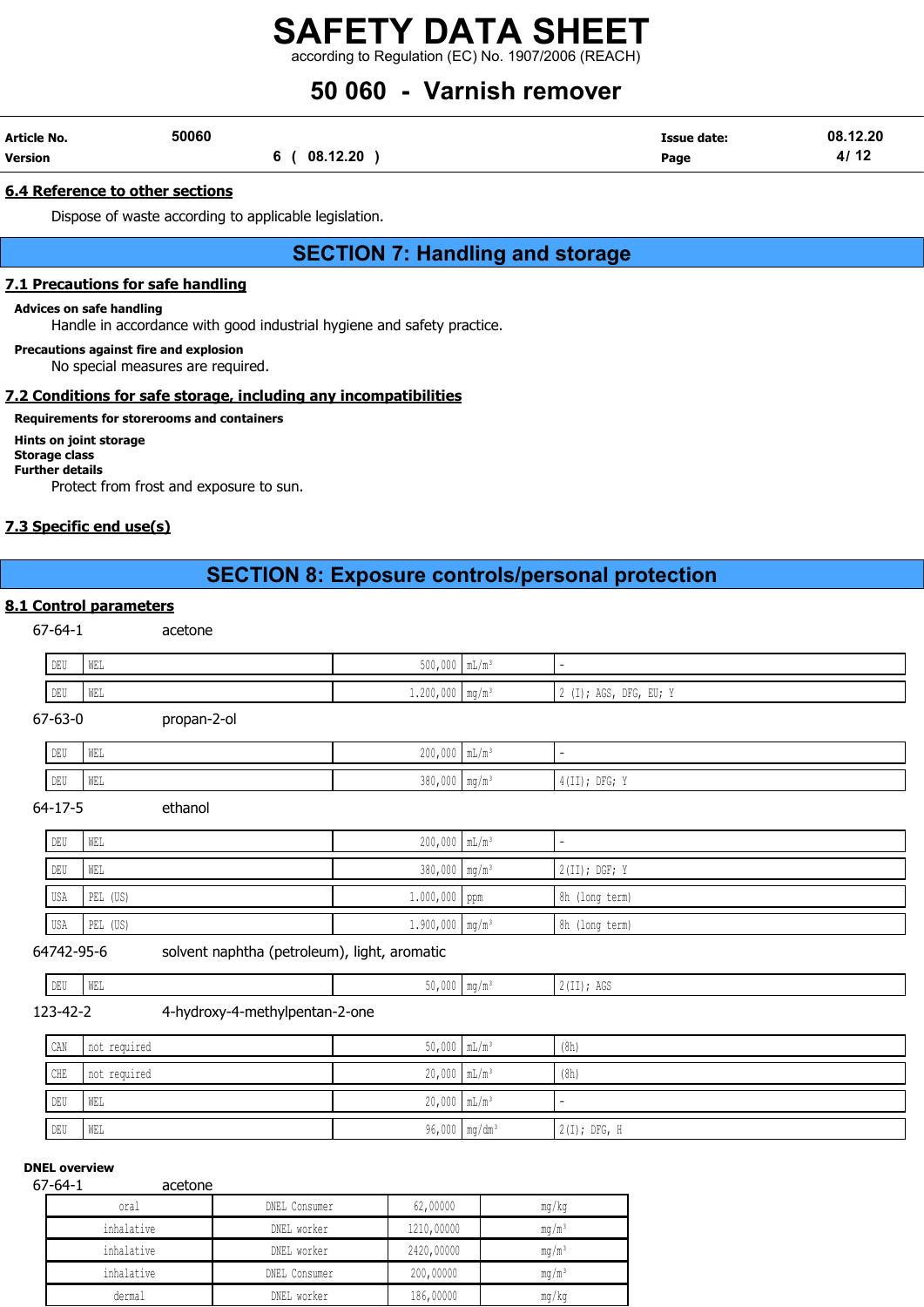according to Regulation (EC) No. 1907/2006 (REACH)

## 50 060 - Varnish remover

| Article No. | 50060         | Issue date: | 08.12.20  |
|-------------|---------------|-------------|-----------|
| Version     | .12.20<br>ng. | Page        | 5/17<br>. |
|             |               |             |           |

dermal DNEL Consumer 62,00000 mg/kg

## DNEL overview

## 67-63-0 propan-2-ol

| DNEL worker   | Long-term - inhalation, system | 950,00000 | $mq/m^3$     |
|---------------|--------------------------------|-----------|--------------|
| DNEL worker   | Long-term - dermal, systemic e | 343,00000 | mg/kg bw/day |
| DNEL Consumer | Long-term - oral, systemic eff | 87,00000  | mg/kg bw/day |
| DNEL Consumer | Long-term - inhalation, system | 114,00000 | $mq/m^3$     |
| DNEL Consumer | Long-term - dermal, systemic e | 206,00000 | mg/kg bw/day |

## DNEL overview

64-17-5 ethanol

| DNEL worker   | Long-term - inhalation, system | 950,00000 | $mq/m^3$ |
|---------------|--------------------------------|-----------|----------|
| DNEL worker   | Long-term - dermal, systemic e | 343,00000 | mq/kg    |
| DNEL Consumer | Long-term - oral, systemic eff | 87,00000  | mg/kg    |
| DNEL Consumer | Long-term - inhalation, system | 114,00000 | $mq/m^3$ |
| DNEL Consumer | Long-term - dermal, systemic e | 206,00000 | mg/kg    |

## DNEL overview

## 64742-95-6 solvent naphtha (petroleum), light, aromatic

| DNEL worker   | Long-term - inhalation, system | 150,00000 | mq/m <sup>3</sup> |
|---------------|--------------------------------|-----------|-------------------|
| DNEL worker   | Long-term - dermal, local effe | 25,00000  | mg/kg bw/day      |
| DNEL Consumer | Long-term - oral, systemic eff | 11,00000  | mg/kg bw/day      |
| DNEL Consumer | Long-term - inhalation, system | 32,00000  | $mq/m^3$          |
| DNEL Consumer | Long-term - dermal, systemic e | 11,00000  | mg/kg bw/day      |

### DNEL overview

## 123-42-2 4-hydroxy-4-methylpentan-2-one

| oral        | . .<br>DNEL Consumer           | 1,67000   | mg/kg             |
|-------------|--------------------------------|-----------|-------------------|
| inhalative  | DNEL worker                    | 32,60000  | $mg/m^3$          |
| inhalative  | DNEL worker                    | 240,00000 | $mg/m^3$          |
| inhalative  | DNEL Consumer                  | 5,80000   | mg/m <sup>3</sup> |
| dermal      | DNEL worker                    | 467,00000 | mg/kg             |
| dermal      | DNEL Consumer                  | 167,00000 | mg/kg             |
| DNEL worker | Long-term - dermal, systemic e | 0,00000   |                   |

## PNEC overview

## 67-64-1 acetone

| not required | 29,50000  | mq/kg |
|--------------|-----------|-------|
| not required | 10,60000  | mq/L  |
| not required | 1,06000   | mq/L  |
| not required | 30,40000  | mq/kg |
| not required | 3,04000   | mg/kg |
| not required | 100,00000 | mg/L  |

## PNEC overview

## 67-63-0 propan-2-ol

| PNEC soil                       | 0,63000   | mq/kg |
|---------------------------------|-----------|-------|
| PNEC aquatic, freshwater        | 0,96000   | mq/L  |
| PNEC aquatic, marine water      | 0,79000   | mq/L  |
| PNEC soil, freshwater           | 3,60000   | mq/kg |
| PNEC soil, marine water         | 2,90000   | mq/kg |
| PNEC sewage treatment plant (S) | 580,00000 | mq/L  |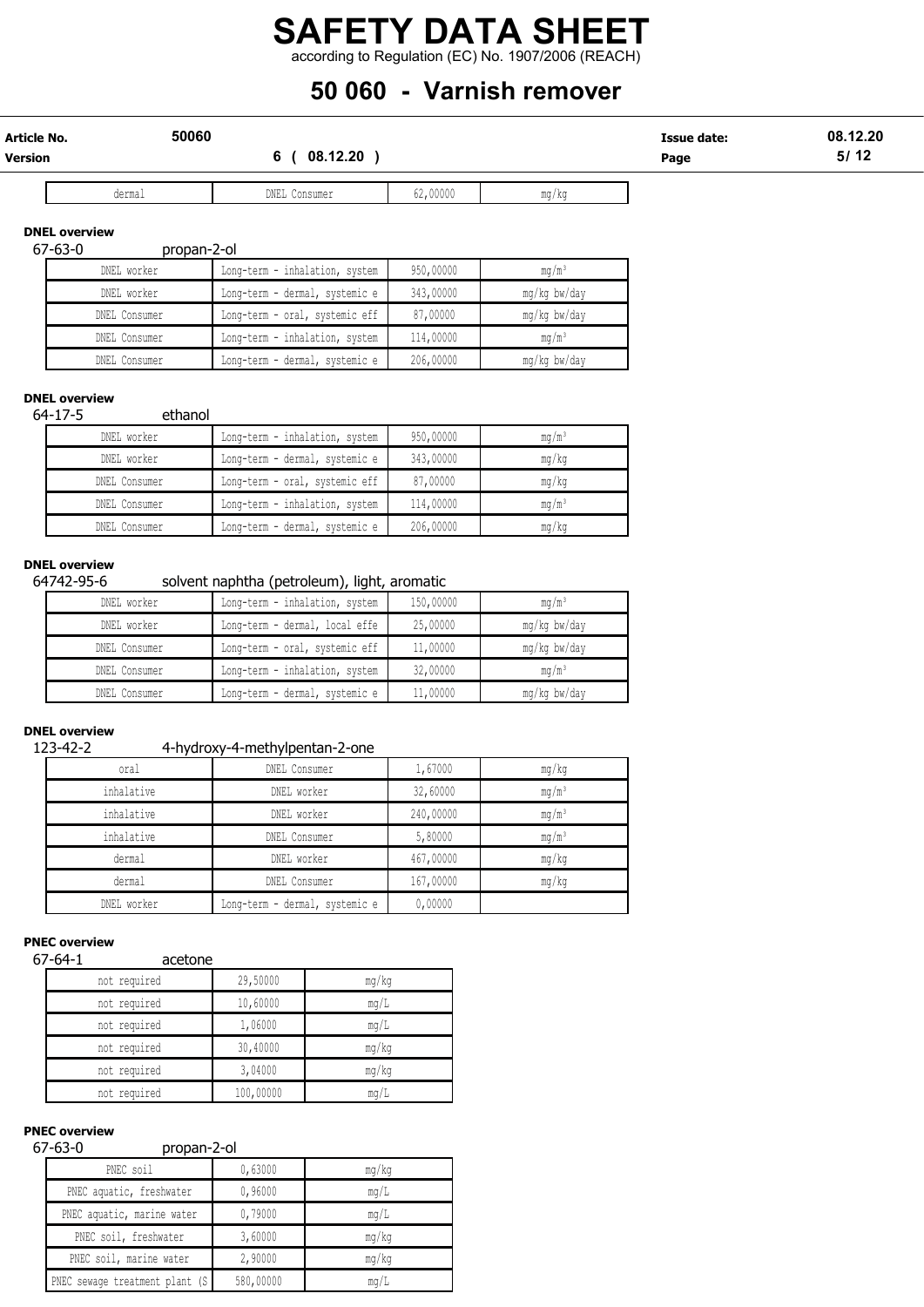according to Regulation (EC) No. 1907/2006 (REACH)

## 50 060 - Varnish remover

| Article No. | 50060    | <b>Issue date:</b> | 08.12.20 |
|-------------|----------|--------------------|----------|
| Version     | 08.12.20 | Page               | 6/12     |

#### PNEC overview

64-17-5 ethanol

| PNEC soil                       | 0,63000   | mg/kg |
|---------------------------------|-----------|-------|
| PNEC aquatic, freshwater        | 0,96000   | mq/L  |
| PNEC aquatic, marine water      | 0,79000   | mq/L  |
| PNEC soil, freshwater           | 3,60000   | mq/kg |
| PNEC soil, marine water         | 2,90000   | mq/kg |
| PNEC sewage treatment plant (S) | 580,00000 | mq/L  |

## PNEC overview

123-42-2 4-hydroxy-4-methylpentan-2-one not required 0,63000 mg/kg not required 2,00000 mg/L not required 0,20000 mg/L not required 9,06000 mg/kg

not required 1 0,90600 mg/kg not required 10,00000 mg/L

## 8.2 Exposure controls

#### Occupational exposure controls

#### Respiratory protection

With correct and proper use, and under normal conditions, breathing protection is not required. Respiratory protection must be worn whenever the WEL levels have been exceeded. Combination filtering device (EN 14387) Use filter type A (= against vapours of organic substances)

## Hand protection

Qualified materials: Butyl caoutchouc (butyl rubber)

Layer thickness  $> 1.5$  mm

Breakthrough time > 10 min

Butoflex 650 - MAPA GmbH, Industriestraße 21- 25, D-27404 Zeven, Internet: www.mapa-pro.de All information was derived in accordance with EU directive 89/686/EWG and the resultant EN 374 in cooperation with MAPA

GmbH. This recommendation applies exclusively to the product and use named in Section 1. In the event of commingling or deviating conditions, contact the suppliers of CE-approved gloves. This information is abased on our current state of knowledge and describes the security standards applicable to our product for the purpose provided.

#### Eye protection

Goggles

#### Body protection

Wear suitable protective clothing. Wash contaminated clothing prior to re-use.

#### General protection and hygiene measures

Handle in accordance with good industrial hygiene and safety practice. Wash hands thoroughly after handling.

## SECTION 9: Physical and chemical properties

## 9.1 information on basic physical and chemical properties

| <b>Form</b><br>Colour<br>Odour                                                 | liquid<br>clear<br>solvents |                |     |
|--------------------------------------------------------------------------------|-----------------------------|----------------|-----|
| Initial boiling point and                                                      |                             | min<br>> 60 °C | max |
| boiling range<br>Melting point/freezing point<br>Flash point/flash point range |                             | 5 °C           | °C  |

Auto-ignition temperature Explosion limits

Ignition temperature

Flammability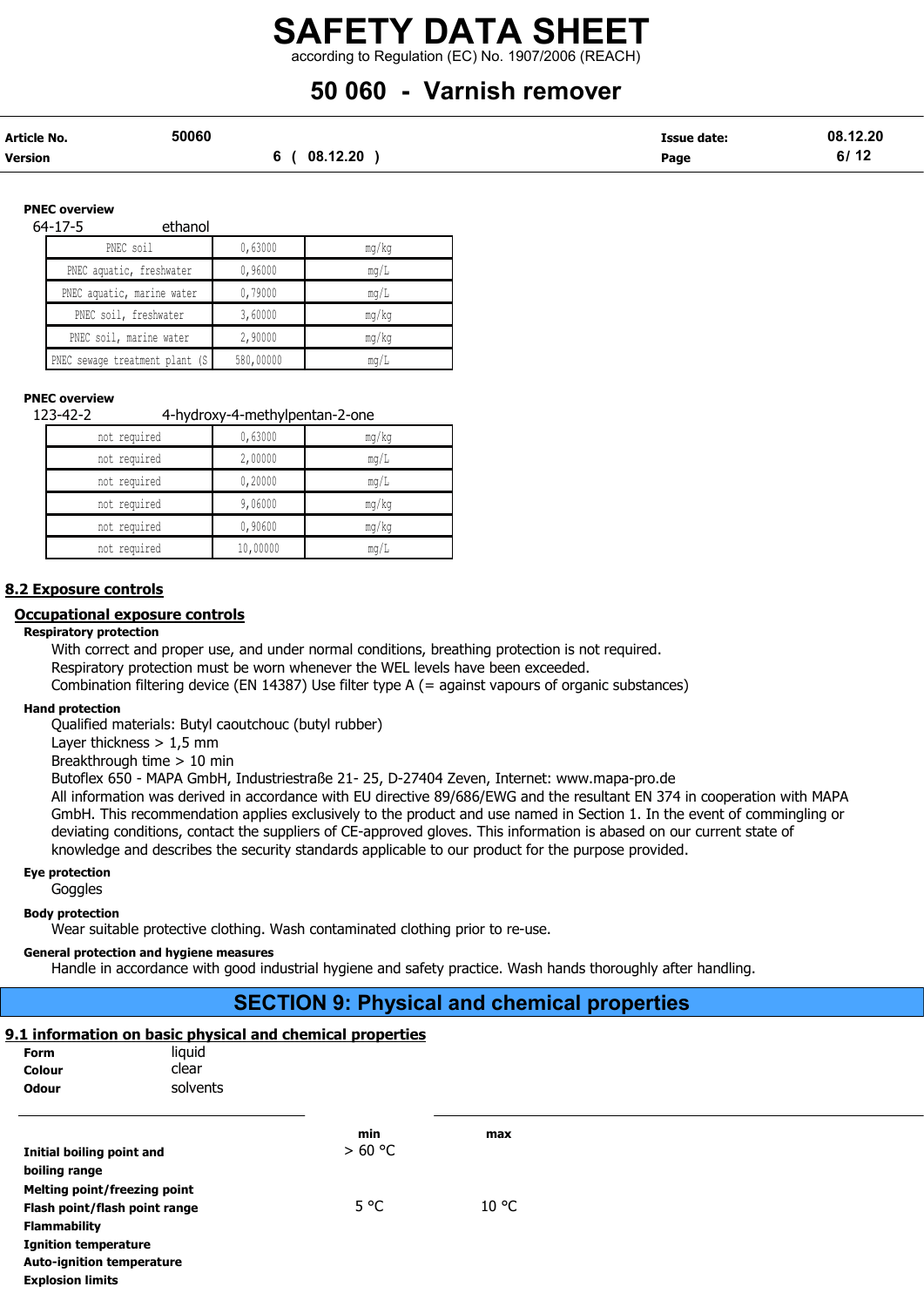according to Regulation (EC) No. 1907/2006 (REACH)

## 50 060 - Varnish remover

| <b>Version</b> | <b>Article No.</b>                                                          | 50060<br>6 | 08.12.20) |             |       | <b>Issue date:</b><br>Page | 08.12.20<br>7/12 |
|----------------|-----------------------------------------------------------------------------|------------|-----------|-------------|-------|----------------------------|------------------|
| PН             | <b>Refraction index</b><br><b>Viscosity</b><br><b>Viscosity</b>             |            | 0         | 0           | 0     |                            |                  |
|                | Vapour pressure<br><b>Density</b><br>Partition coefficient: n-octanol/water |            |           | $0,82$ g/ml | 20 °C |                            |                  |

Danger of explosion

## 9.2 Other information

## SECTION 10: Stability and reactivity

## 10.1 Reactivity

Product is stable under normal storage conditions.

## 10.2 Chemical stability

## 10.3 Possibility of hazardous reactions

## 10.4 Conditions to avoid

Protect from frost and exposure to sun.

## 10.5 Incompatible materials

strong oxidizing agents

## 10.6 Hazardous decomposition products

Hazardous vapours may form during fires.

## SECTION 11: Toxicological information

## 11.1 Information on toxicological effects

## Toxicological tests

67-64-1 acetone

| oral            | LD50                    | Rat | 5800,00000  | mg/kg     |      |
|-----------------|-------------------------|-----|-------------|-----------|------|
| .<br>inhalative | $T \cap E \cap$<br>∟∪∪⊔ | Rat | 20,00000    | .<br>mq/L | (4h) |
| dermal          | LD50                    | Rat | 20000,00000 | ma/ka     |      |

## Toxicological tests

67-63-0 propan-2-ol

| oral                                      | LD50               | $1 - 4$<br>.na l | ╲ —<br>$\sum$ | 5000,00000 | $m \sim$<br>ma / ka      |      |
|-------------------------------------------|--------------------|------------------|---------------|------------|--------------------------|------|
| .<br>$n \times 1 - + + + -$<br>TUUQTQLIVE | $T \cap E$<br>コンソリ | na i             |               | 51,00000   | $m \alpha$<br><b>TIM</b> | (4h) |
| dermal                                    | LD50               | Rabbit           |               | 1000,00000 | <b>MA ALL</b><br>ma / ka |      |

## Toxicological tests

64-17-5 ethanol

| oral       | LD50 | Rat    | 10470,00000 | mg/kg | $\overline{\phantom{0}}$ |
|------------|------|--------|-------------|-------|--------------------------|
| inhalative | LC50 | Rat    | 38,00000    | mq/L  | (4h)                     |
| inhalative | LC50 | Mouse  | 20,00000    | mq/L  | (4h)                     |
| dermal     | LD50 | Rabbit | 2000,00000  | mg/kg | $\sim$                   |

## Toxicological tests

## 64742-95-6 solvent naphtha (petroleum), light, aromatic

| oral       | LD50                    | Rat | 2000,00000 | mg/kg               |      |
|------------|-------------------------|-----|------------|---------------------|------|
| inhalative | $T \cap E \cap$<br>せいりり | Rat | 10,20000   | $m \alpha$<br>111 J | (4h) |
| dermal     | LD50                    | Rat | 2000,00000 | mq/kg               |      |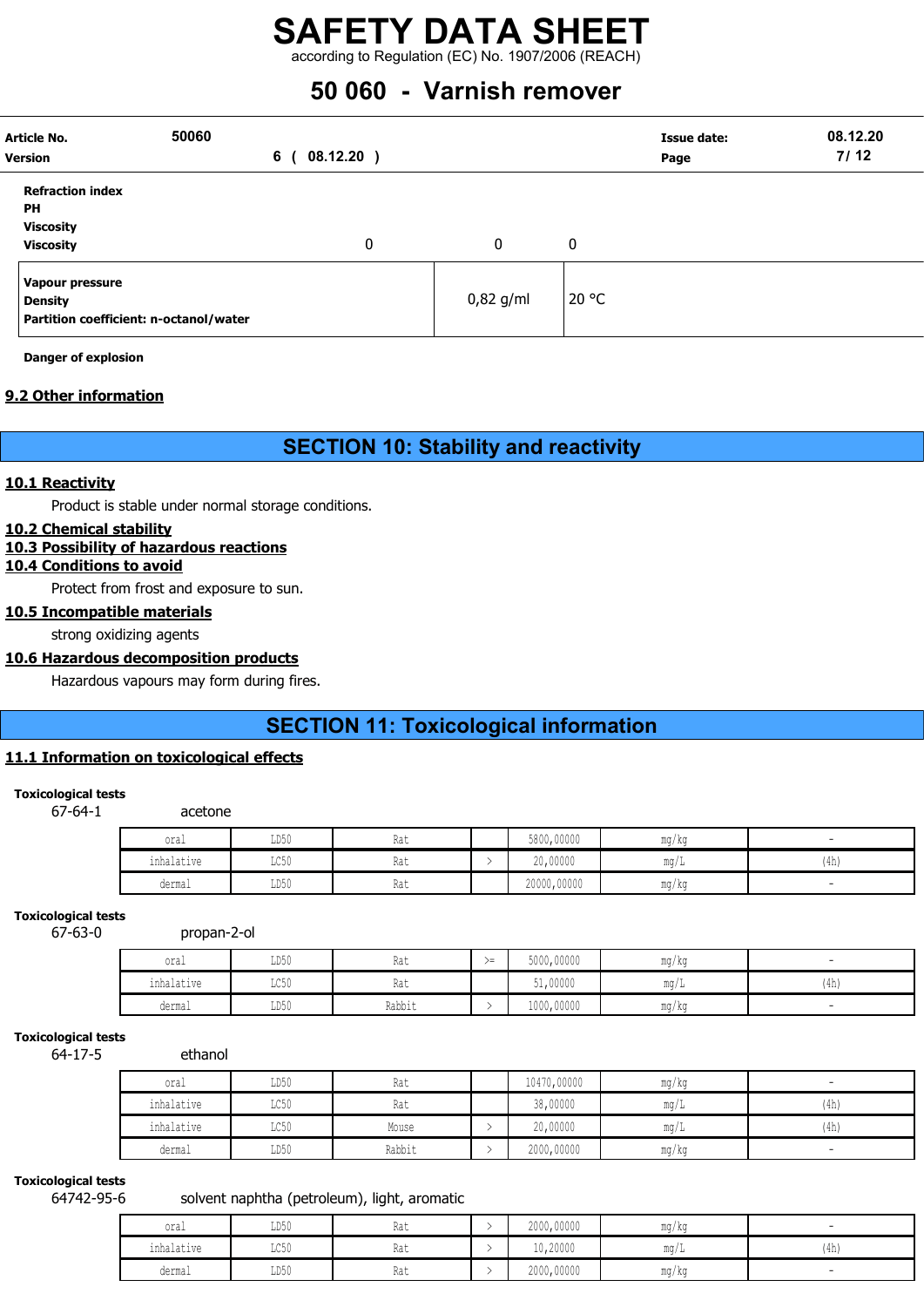according to Regulation (EC) No. 1907/2006 (REACH)

## 50 060 - Varnish remover

| Article No. | 50060 |               | <b>Issue date:</b> | 08.12.20 |
|-------------|-------|---------------|--------------------|----------|
| Version     |       | 08.12.20<br>6 | Page               | 8/12     |

Toxicological tests

123-42-2 4-hydroxy-4-methylpentan-2-one

| oral   | LD50 | De.<br>Kdl  | 2000,00000 | mg/kg                        |  |
|--------|------|-------------|------------|------------------------------|--|
| dermal | LD50 | .<br>Rabbit | 5000,00000 | /m<br>$\cup$ , $\cup$ $\cup$ |  |

#### Acute toxicity

No data available

In case of inhalation

No data available

## After swallowing

No data available

In case of skin contact

No data available

After eye contact No data available

Practical experience

## General remarks

## SECTION 12: Ecological information

## 12.1 Toxicity

## Ecotoxicological effects

67-64-1 acetone

| LC50  | Algae                          | 100,00000 | mq/L | (96h) |
|-------|--------------------------------|-----------|------|-------|
| EC50  | Daphnia magna (Big water flea) | 100,00000 | mq/L | (48h) |
| IC50: | $-1$<br>tısh                   | 100,00000 | mq/L | (96h) |

## Ecotoxicological effects

67-63-0 propan-2-ol

| LC50 | Leuciscus idus                    | 8400,00000  | ma/L | (48h) |
|------|-----------------------------------|-------------|------|-------|
| EC50 | Chlorella vulgaris                | 275,00000   | mq/L | (96h) |
| EC50 | (Big water flea)<br>Daphnia magna | 10000,00000 | mq/L | (48h) |

## Ecotoxicological effects

64-17-5 ethanol

| $T \cap E \cap$<br>⊥∪∪∪ | Leuciscus idus     | 8140,00000  | $\text{max}/$ | 4011 |
|-------------------------|--------------------|-------------|---------------|------|
| POLO<br><b>ECON</b>     | Chlorella vulgaris | 275,00000   | $m\alpha$     | 472h |
| EC50                    | Daphnia magna      | 10000,00000 | $m\alpha$     | 40N  |

### Ecotoxicological effects

64742-95-6 solvent naphtha (petroleum), light, aromatic

| LC50 | tısh                           | 9,20000 | $m \alpha$<br>- 111.U / T           | (96h) |
|------|--------------------------------|---------|-------------------------------------|-------|
| EC50 | Algae                          | 2,60000 | $m \sim$<br>- III. 1                | (72h) |
| EC50 | Daphnia magna (Big water flea) | 3,20000 | $m \alpha$<br>- 1114 / <del>1</del> | (48h) |

## Ecotoxicological effects

123-42-2 4-hydroxy-4-methylpentan-2-one

| LC50 | fish                              | 100,00000 | $m \sim$<br>111.VII J | (96h) |
|------|-----------------------------------|-----------|-----------------------|-------|
| EC50 | Algae                             | 100,00000 | $m \sim$<br>111.U / J | (72h) |
| EC50 | (Big water flea)<br>Daphnia magna | 100,00000 | $m \sim$<br>111.U / J | (48h) |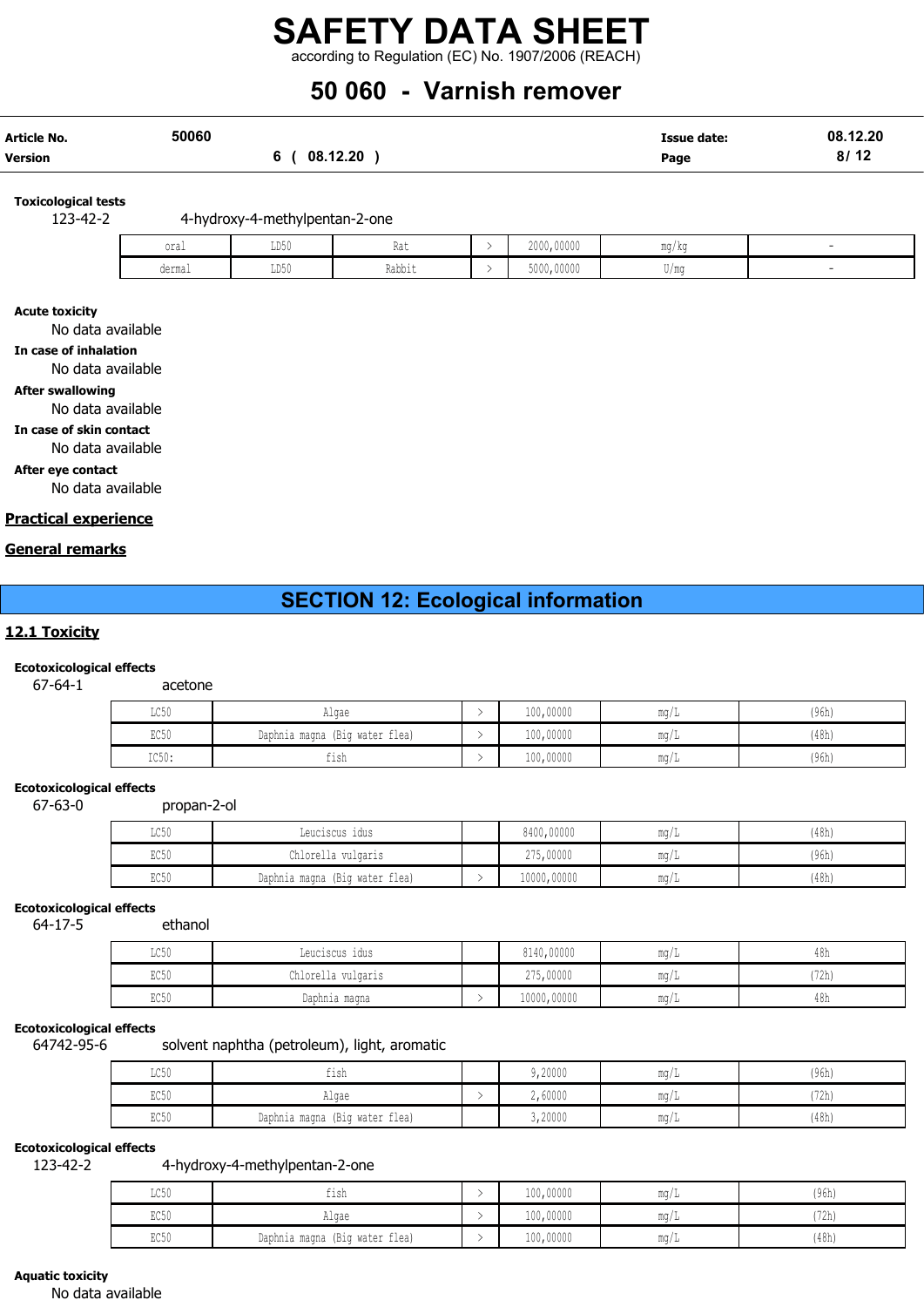according to Regulation (EC) No. 1907/2006 (REACH)

## 50 060 - Varnish remover

| Article No.    | 50060    | Issue date: | 08.12.20                                 |
|----------------|----------|-------------|------------------------------------------|
| <b>Version</b> | 08.12.20 | Page        | $\sqrt{2}$<br>$\mathbf{a}$<br>- 14<br>ופ |

Water Hazard Class 2 WGK catalog number General information

## 12.2 Persistence and degradability

Further details Product is partially biodegradable. Oxygen demand

## 12.3 Bioaccumulative potential

Bioconcentration factor (BCF) Partition coefficient: n-octanol/water

## 12.4 Mobility in soil

No data available

## 12.5 Results of PBT and vPvB assessment

No data available

## 12.6 Other adverse effects

General information

## SECTION 13: Disposal considerations

## 13.1 Waste treatment methods

## **Product**

Waste key number

080111 080111\* waste paint and varnish containing organic solvents or other dangerous substances Recommendation

## Contaminated packaging

Waste key number Recommendation

Non-contaminated packages may be recycled. Handle contaminated packages in the same way as the substance itself.

## Additional information

SECTION 14: Transport information

## 14.1 UN number

1263

## 14.2 UN proper shipping name

ADR, ADN Paint related material IMDG, IATA PAINT or PAINT RELATED MATERIAL

## 14.3 Transport hazard class(es)

| ADR, ADN | 3 |
|----------|---|
| IMDG     | 3 |
| IATA     | 3 |

## 14.4 Packing group

II

## 14.5 Environmental hazards

Marine Pollutant - IMDG No Marine Pollutant - ADN

## 14.6 Special precautions for user

#### Land transport (ADR/RID)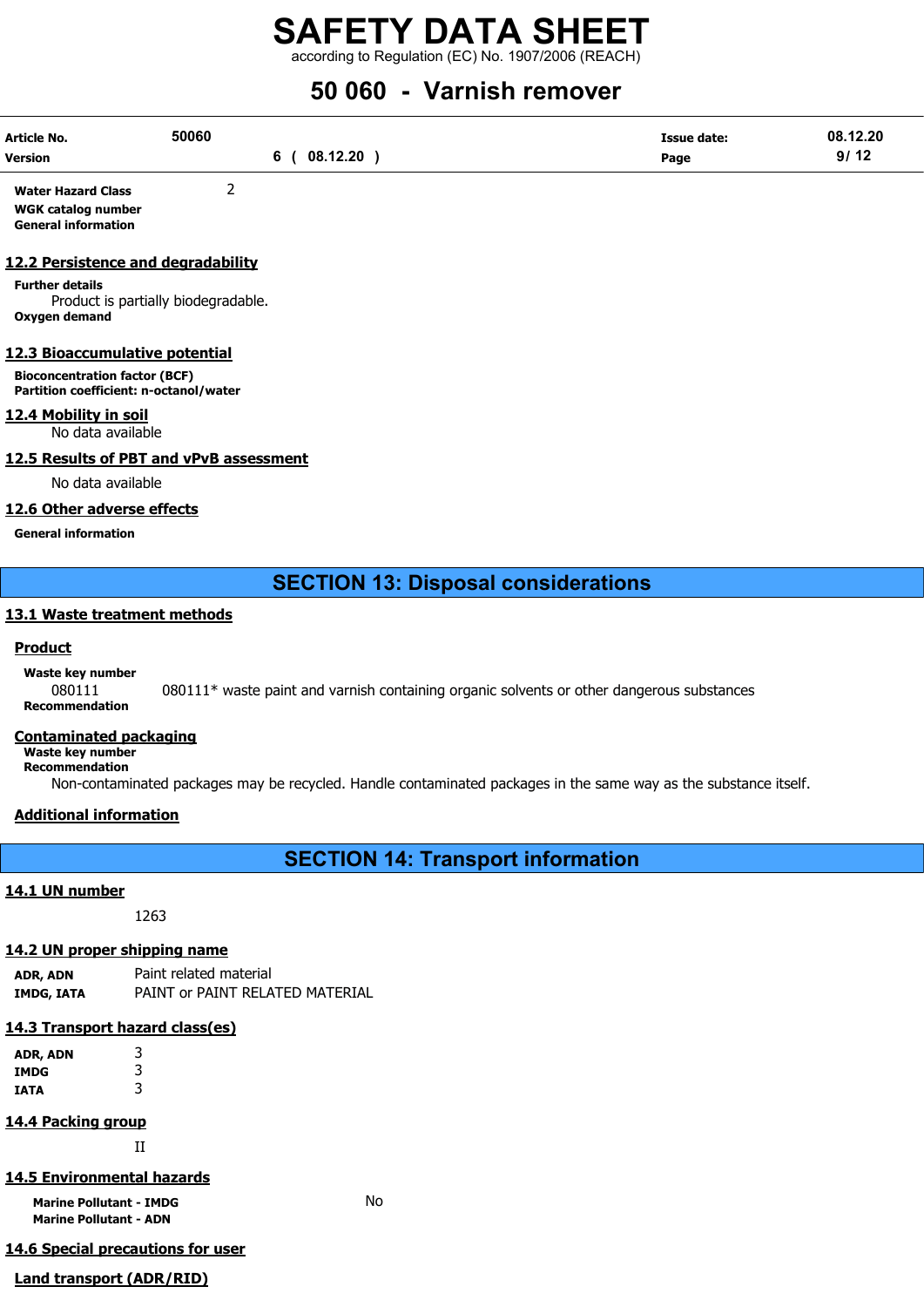according to Regulation (EC) No. 1907/2006 (REACH)

## 50 060 - Varnish remover

| 50060<br>Article No.                                                          |                        | <b>Issue date:</b> | 08.12.20 |
|-------------------------------------------------------------------------------|------------------------|--------------------|----------|
| Version                                                                       | 6(08.12.20)            | Page               | 10/12    |
| <b>Code: ADR/RID</b>                                                          | F <sub>1</sub>         |                    |          |
| <b>Kemmler-number</b>                                                         | 33                     |                    |          |
| <b>Hazard label ADR</b>                                                       | 3                      |                    |          |
| <b>Limited quantities</b>                                                     | 5L                     |                    |          |
| <b>Contaminated packaging: Instructions</b>                                   | P001 - IBC02 - R001    |                    |          |
| <b>Contaminated packaging: Special provisions</b>                             | PP <sub>1</sub>        |                    |          |
| Special provisions for packing together                                       | <b>MP19</b>            |                    |          |
| <b>Portable tanks: Instructions</b>                                           | T <sub>4</sub>         |                    |          |
| <b>Portable tanks: Special provisions</b>                                     | TP1 - TP8 - TP28       |                    |          |
| <b>Tank coding</b>                                                            | <b>LGBF</b>            |                    |          |
| <b>Tunnel restriction</b>                                                     | D/E                    |                    |          |
| <b>Remarks</b>                                                                |                        |                    |          |
| EQ                                                                            | E <sub>2</sub>         |                    |          |
| <b>Special provisions</b>                                                     | 163 - 367 - 640D - 650 |                    |          |
| Sea transport (IMDG)                                                          |                        |                    |          |
| <b>EmS</b>                                                                    | $F-E$ , $S-E$          |                    |          |
| <b>Special provisions</b>                                                     | $163 - 367$            |                    |          |
| <b>Limited quantities</b>                                                     | 5L.                    |                    |          |
| <b>Contaminated packaging: Instructions</b>                                   | P001                   |                    |          |
| <b>Contaminated packaging: Special provisions</b>                             | PP <sub>1</sub>        |                    |          |
| <b>IBC: Instructions</b>                                                      | IBC02                  |                    |          |
| <b>IBC: Provisions</b>                                                        | ÷.                     |                    |          |
| <b>Tank instructions IMO</b>                                                  |                        |                    |          |
| <b>Tank instructions UN</b>                                                   | T <sub>4</sub>         |                    |          |
| <b>Tank instructions Special provisions</b>                                   | TP1 - TP8 - TP28       |                    |          |
| <b>Stowage and segregation</b>                                                | category B             |                    |          |
| <b>Properties and observations</b>                                            |                        |                    |          |
| <b>Remarks</b>                                                                |                        |                    |          |
| EQ                                                                            | E <sub>2</sub>         |                    |          |
| Air transport (IATA-DGR)                                                      |                        |                    |          |
| <b>Hazard</b>                                                                 | Flammable Liquid       |                    |          |
| <b>Passenger</b>                                                              | 353 (5L)               |                    |          |
| Passenger LQ                                                                  | Y341 (1L)              |                    |          |
| Cargo                                                                         | 364 (60L)              |                    |          |
| <b>ERG</b>                                                                    | 3L                     |                    |          |
| <b>Remarks</b>                                                                |                        |                    |          |
| EQ                                                                            | E <sub>2</sub>         |                    |          |
| <b>Special Provisioning</b>                                                   | A72                    |                    |          |
|                                                                               |                        |                    |          |
| 14.7 Transport in bulk according to Annex II of MARPOL 73/78 and the IBC Code |                        |                    |          |

No data available

## SECTION 15: Regulatory information

## 15.1 Safety, health and environmental regulations/legislation specific for the substance or mixture

## National regulations

## **Europe**

Contents of VOC [%] Contents of VOC [g/L] Further regulations, limitations and legal requirements

## **Germany**

Storage class Water Hazard Class 2 WGK catalog number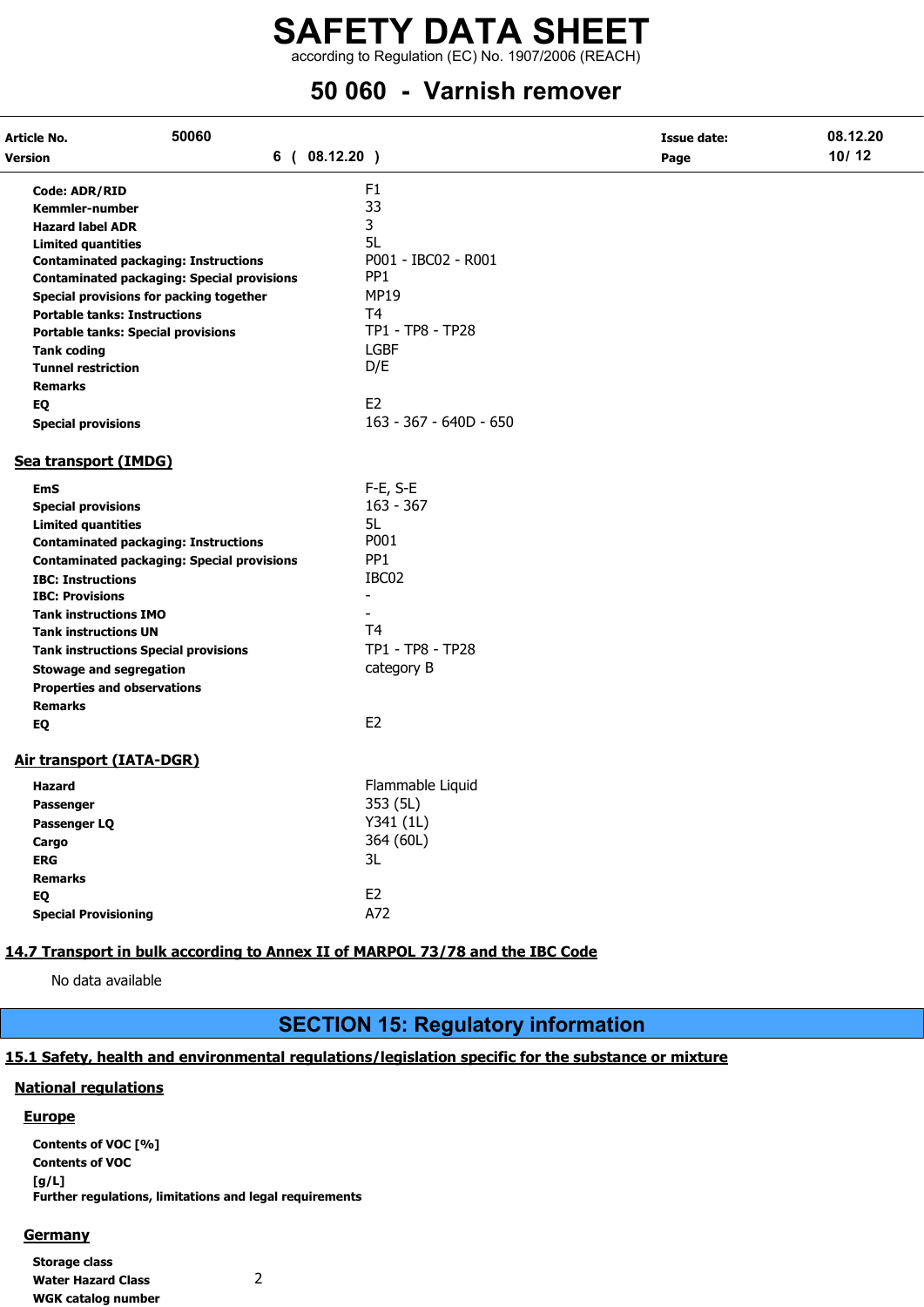according to Regulation (EC) No. 1907/2006 (REACH)

## 50 060 - Varnish remover

| Article No.    | 50060 |          | Issue date: | 08.12.20 |
|----------------|-------|----------|-------------|----------|
| <b>Version</b> |       | 08.12.20 | Page        | 11/12    |

Incident regulation

Information on working limitations Further regulations, limitations and legal requirements

## **Denmark**

Further regulations, limitations and legal requirements

## Hungary

Further regulations, limitations and legal requirements

## Great Britain

Further regulations, limitations and legal requirements

## Switzerland

Contents of VOC [%]  $~\sim$  82 %

Further regulations, limitations and legal requirements

## USA

Further regulations, limitations and legal requirements Federal Regulations State Regulations

## **Canada**

Further regulations, limitations and legal requirements

#### 15.2 Chemical Safety Assessment

## SECTION 16: Other information

## Further information

| <b>Hazard statements (CLP)</b> | H225 Highly flammable liquid and vapour.                             |
|--------------------------------|----------------------------------------------------------------------|
|                                | H226 Flammable liquid and vapour.                                    |
|                                | H304 May be fatal if swallowed and enters airways.                   |
|                                | H319 Causes serious eye irritation.                                  |
|                                | H335 May cause respiratory irritation.                               |
|                                | H336 May cause drowsiness or dizziness.                              |
|                                | H372 Causes damage to organs through prolonged or repeated exposure. |
|                                | H411 Toxic to aquatic life with long lasting effects.                |
|                                | H412 Harmful to aquatic life with long lasting effects.              |

#### Further information

This information is abased on our current state of knowledge and describes the security standards applicable to our product for the purpose provided. The information provided here does not constitute a legally binding warranty of specific characteristics or of suitability for a specific application use of the product is thus to be adapted to the user's special conditions and checked by preliminary tests. We are thus unable to guarantee product characteristics or accept an liability for damage arising in connection with the use of our products.

#### Literature

For abbreviations and acronyms, see: ECHA Guidance on information requirements and chemical safety assessment, chapter R.20 (Table of terms and abbreviations).

## Reason of change